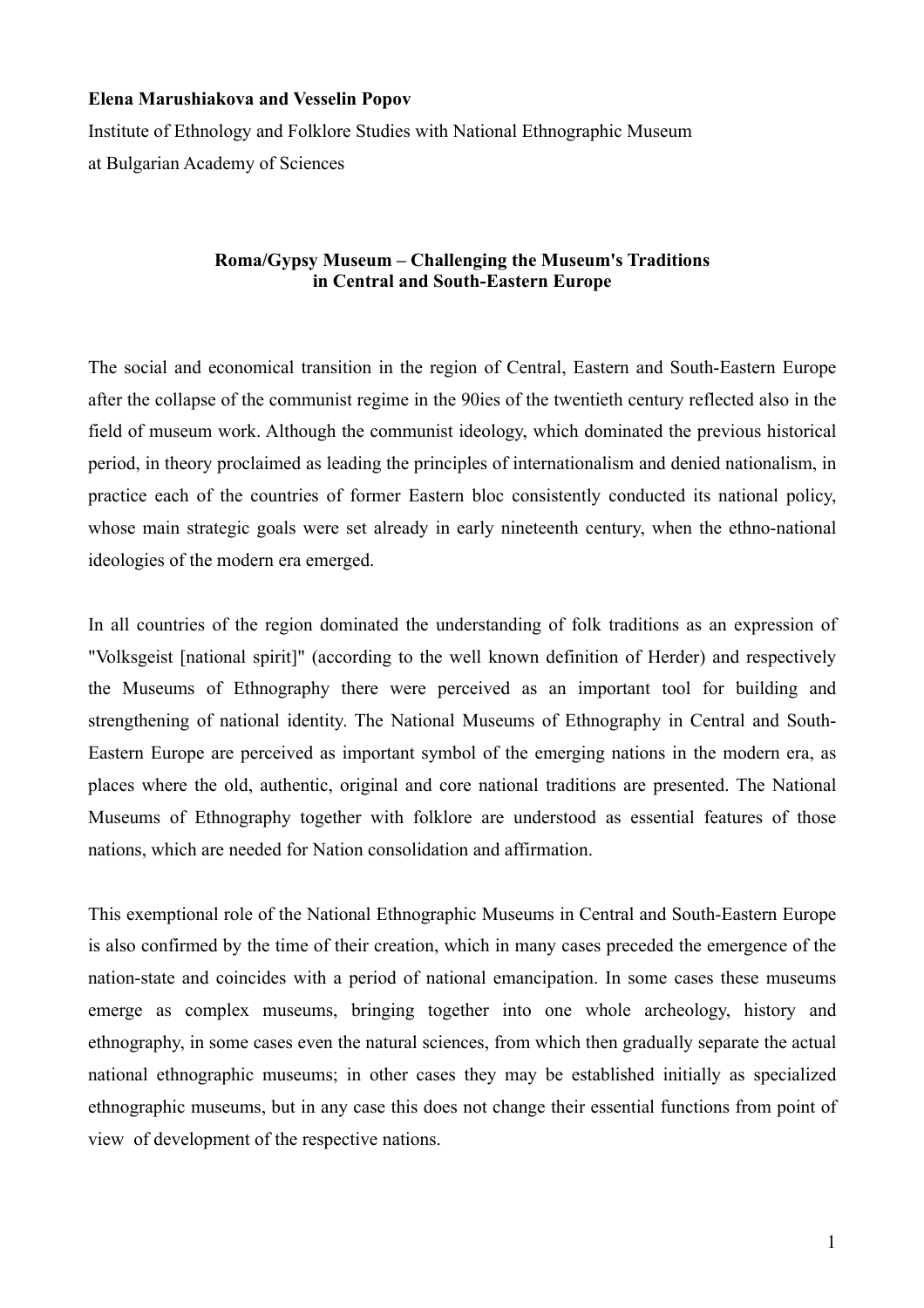The first museums of this type are created in the nineteenth century in terms of the Austro-Hungarian Empire when the new Central European nations began to be consolidated and the processes of national emancipation are flowing. Museums of this type are National Museum in Prague (now Czech Republic), founded back in 1818; Natural History Museum in Ljubljana, founded in 1821; National Museum in Zagreb, officially opened in 1846, National Museum Museum of folk art and ethnography in Budapest (Hungary today), established in 1872; National Ethnographic Museum of Slovakia, established in Martin in 1893. In today's Poland, which at that time was divided between three empires (Russian, Austro-Hungarian and German) during this period were create two such museums - in Warsaw in 1888 and in Krakow in 1905. In other cases, the National Ethnographic Museums arise only when given nation is liberated from foreign domination (as in the case of the Ottoman Empire, where there was no suitable conditions for their occurrence) and created own state, such are the cases with Serbia, where in 1844 opened the National Museum in Belgrade, and Bulgaria, where the National Ethnographic Museum in Sofia was established in 1893.

Dominant ideological concept in the creation and in the development of ethnographic museums in the countries of Central and South-eastern Europe over the years remains the promotion of ethnonational traditions and values. Completely natural is, that within this concept the images of "others" (in the ethnic term) always remain in rear positions (or, more frequent case did not even enter the main exibitions). In this general ideological context Gypsies perfectly logical are hardly present in the ethnographic museums of the countries of Central and South-Eastern Europe. The museum have included samples of their ethnic culture in their funds, but the construction of permanent, "official" exhibitions as well as temporary, thematic exhibitions, they usually did not enter (or very occasionally appear on the rear edge). An additional factor in this regard is a historic and established throughout the region in question unequal treatment of Gypsies and neglecting (in best case) attitude towards them as a people without a distinctive ethnic culture or as a people with inferior culture incompatible with the high culture of their surrounding population.

Over the past two decades in time of overall socio-economic transition in Central, Eastern and South-Eastern Europe, the situation of Gypsies, or Roma (as it is already established their politically correct name) and the impact of their ethnic culture in ethnographic museums gradually changed.

From today perspective we can identify two trends in the development of the presentation of the Roma ethnic culture in museums in Central and South-Eastern Europe.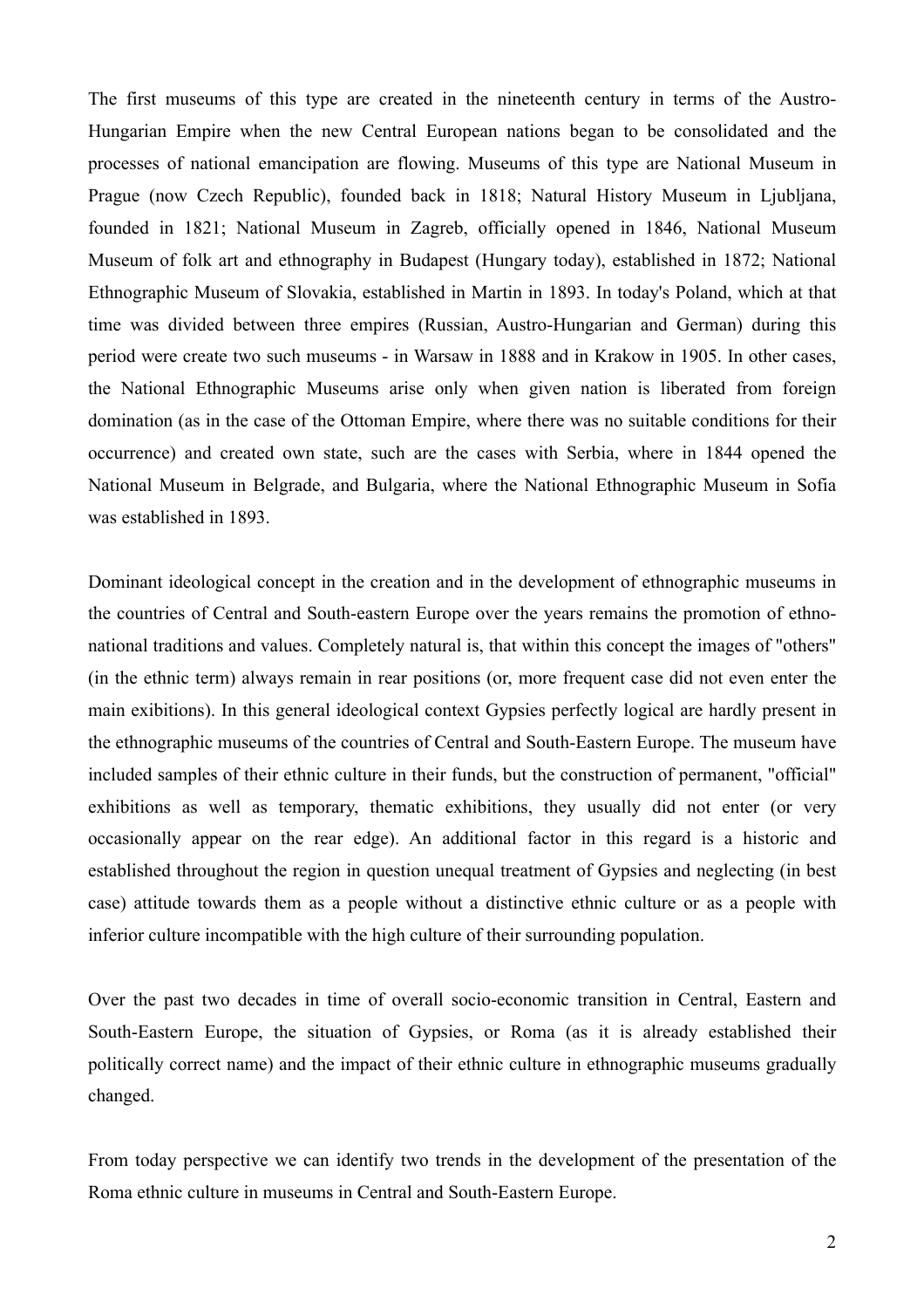The first of these trend started in 1990, in direct connection with the conduct of the Fourth Congress of the International Romani Union in Warsaw. During the Congress the creation of special Roma museum as a detached part of District Museum in Tarnow city in southern Poland was declared.



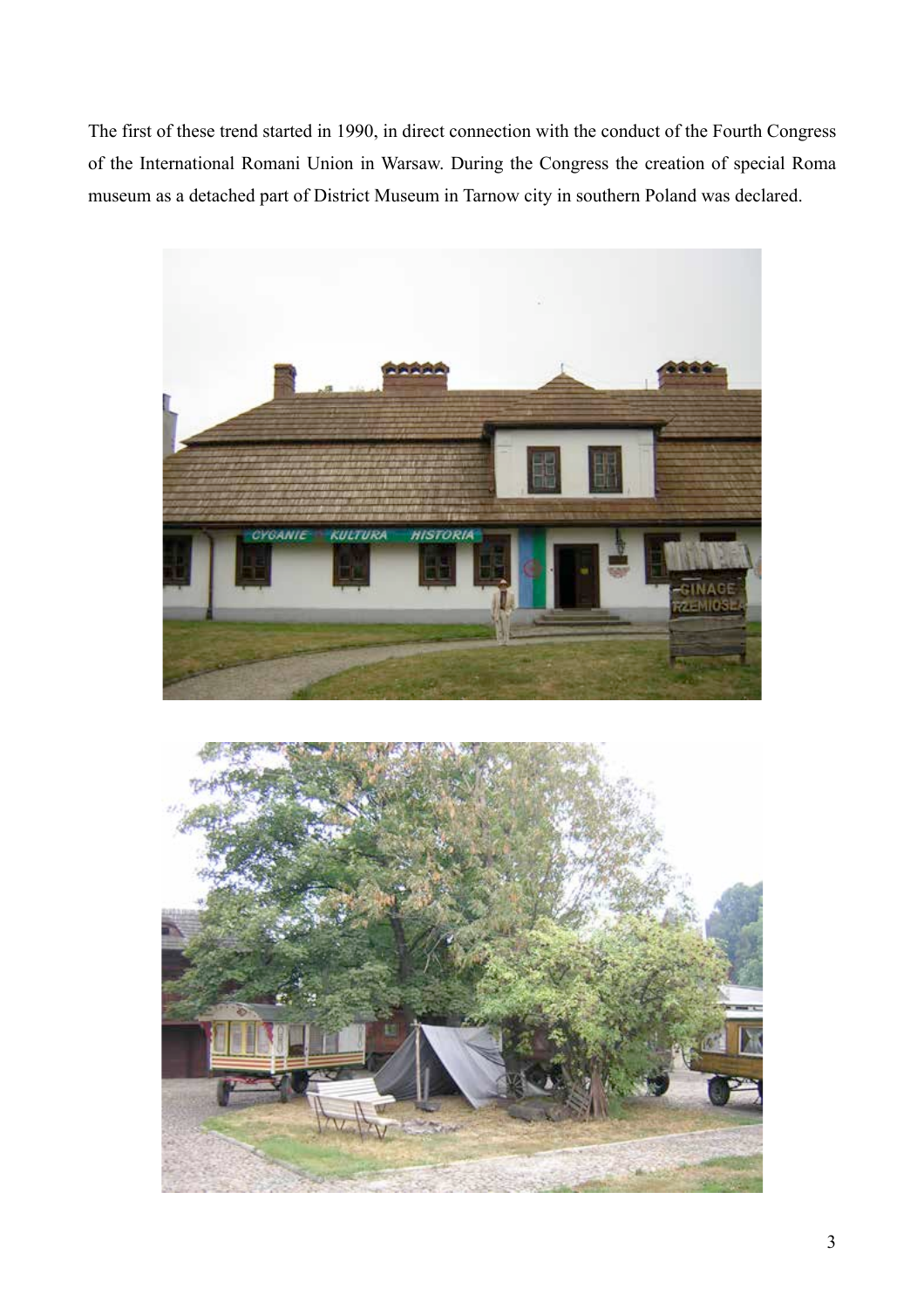This museum still exists to this day and its director, Adam Bartosz, actually is the main initiator of its creation. The museum has its own building, various collections, a permanent exhibition (part of it under the open sky) , and is active in various directions - the organization of field expeditions to collect samples of Roma ethnic culture, presentation of museum exhibitions in different countries, publishing of international journal Studia Romologica, hosting various cultural events, the annual tour of memorable places of Roma victims of the Holocaust in Poland, etc. The museum works closely with Roma organizations.

The same model, 12 years later, leads to the creation of the Museum of Roma Culture in the city of Martin, Slovakia.



The Museum of Roma Culture in the city of Martin, Slovakia emerged in 2002 as a specialised branch museum of the Slovak National Museum, is situated in frames of the Slovak Open Air Village Museum SNM in Martin. Its establishment is linked to the radical change in basic ideological concept of the Slovak National Museum, which already presents in his exhibitions not only the traditional culture of the Slovaks, but of all ethnic communities living in Slovakia today.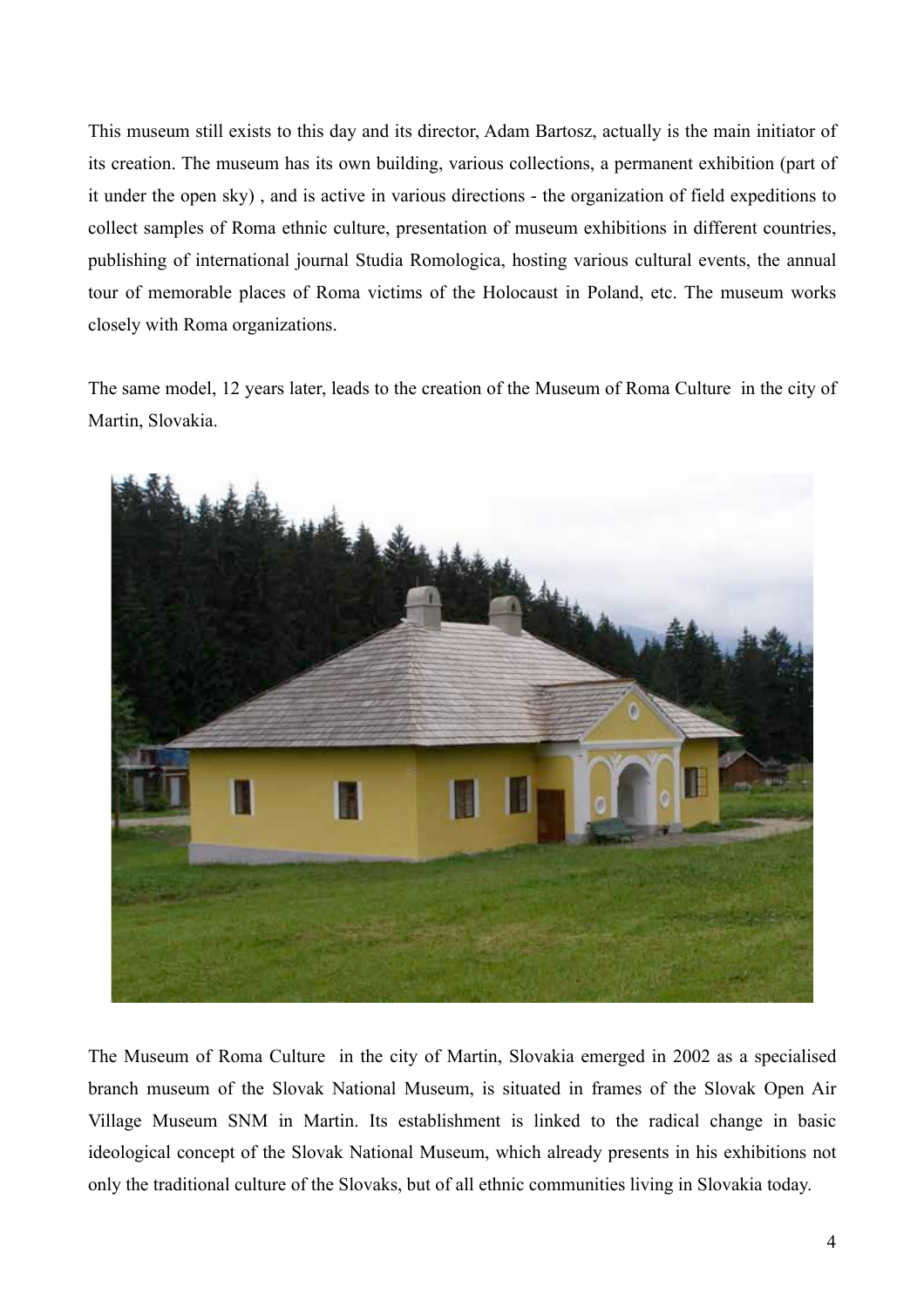While in Poland and the Slovak Republic the Roma museums are created "from top to bottom", initiated by the existing state museums, that targets the Gypsy community; in the Czech Republic we see opposite way - the Gypsy community itself initiated creation of Roma museum and approaches the state institutions in order to affirm and sustain it. In 1991, the well known Romani studies scholar Dr. Eva Davidova donated his personal collection of artefacts of Roma ethnic culture from former Czechoslovakia to the newly created Society of Friends of the Romani Museum, headed by the famous Roma activist Karel Holomek. At this initial stage, the Roma Museum exists as an NGO, which local authorities provide abandoned tumbledown building, and the state - irregular subsidies for specific projects. In course of time the museum has managed to evolve significantly, to enrich the collections, and in 2005 to receive the status of a public, state museum with guaranteed financial support from the Ministry of Culture.



Today the Museum of Roma Culture, with Director Dr. Jana Horvathova (Roma women herselves) is now a wel-known museum with rich collections of artefacts on the history of the Gypsies and their ethnic culture, permanent exhibitions, a library, rooms for working with students and wide range of activities.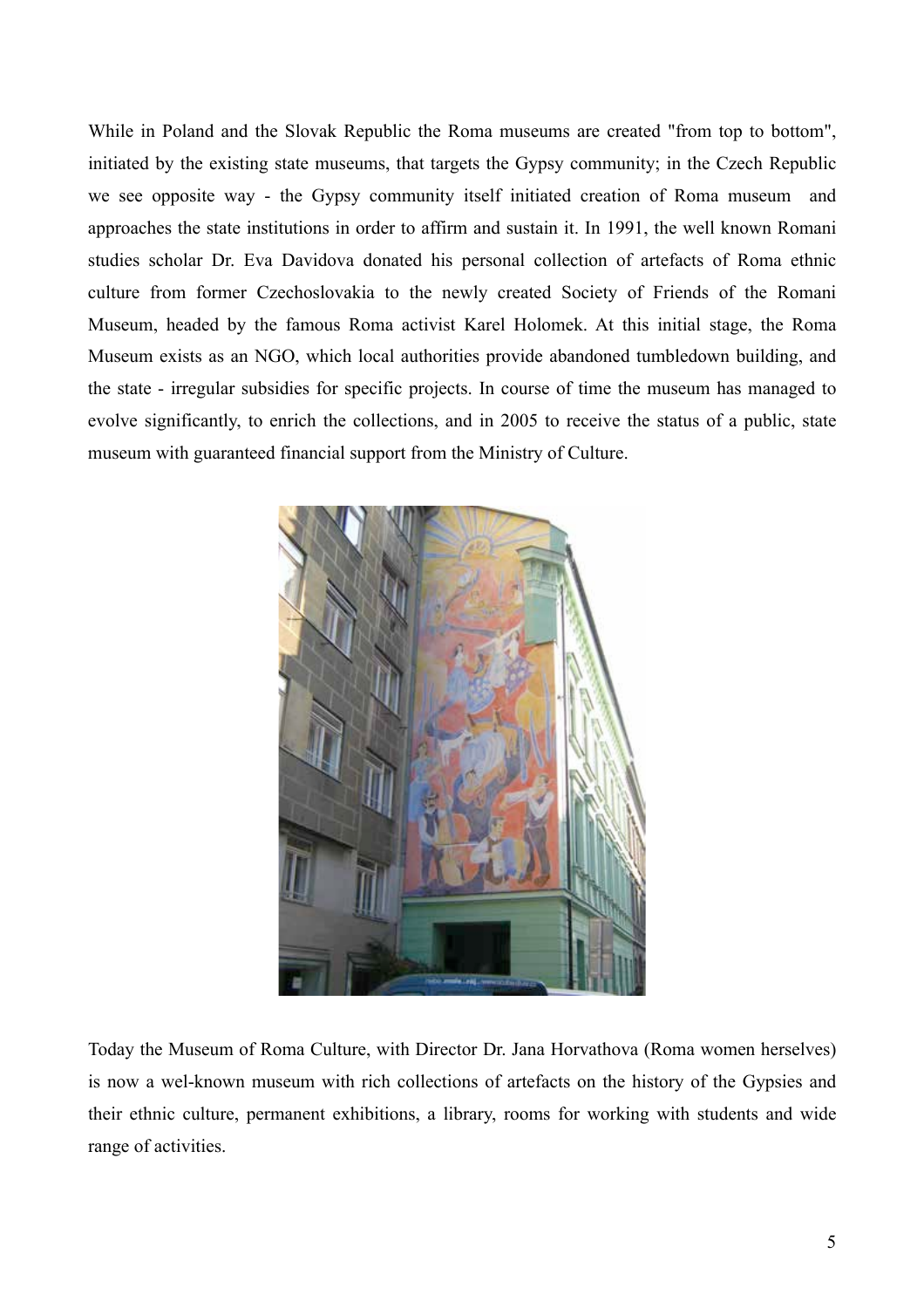Established in 2009 the Museum of Roma Culture in Belgrade, Serbia, chose to follow the same path.



Muzel Romske Kulture | Romano Kulturako Khar | Museum of Roma Culture | ul. Rugveltov 41-43, 11000 Beograd, Srbisa | romanuseum rs | Tel: +381 (0)11 275 22 8:

The Museum of Roma Culture in Belgrade, Serbia has the status of an NGO, has not a permanent building and exhibition, but in spite of this develops a variety of activities - is set virtual museum, conducted several exhibitions, participate in international museum networks and projects. The ambition of its founder and chair, the famous Roma activist and intellectual Dragoljub Ackovic, is the museum to receive state accreditation and subsidy.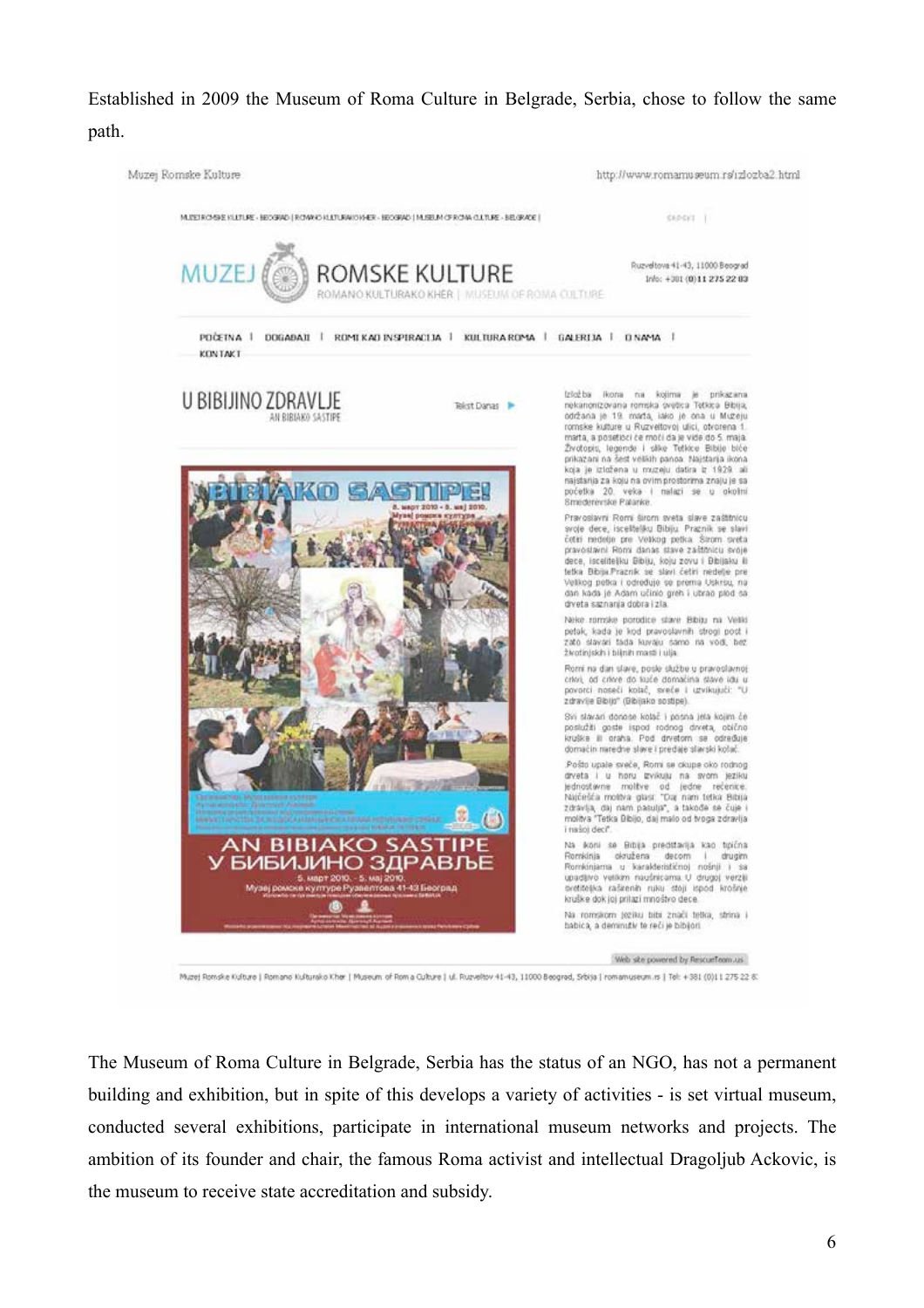In some countries of Central and South-Eastern European the Gypsy ethnic culture presence in museums is realized in another way - by creating separate Roma funds in the structure of existing national or regional museums. A typical example of this approach is the case of Bulgaria with the National Ethnographic Museum, part of the Ethnographic Institute and Museum at Bulgarian Academy of Sciences.



There in 1995 the National Ethnographic Museum together with NGO "Minority Studies Society Studii Romani" was conducted exhibition "Gypsies in Old Times".

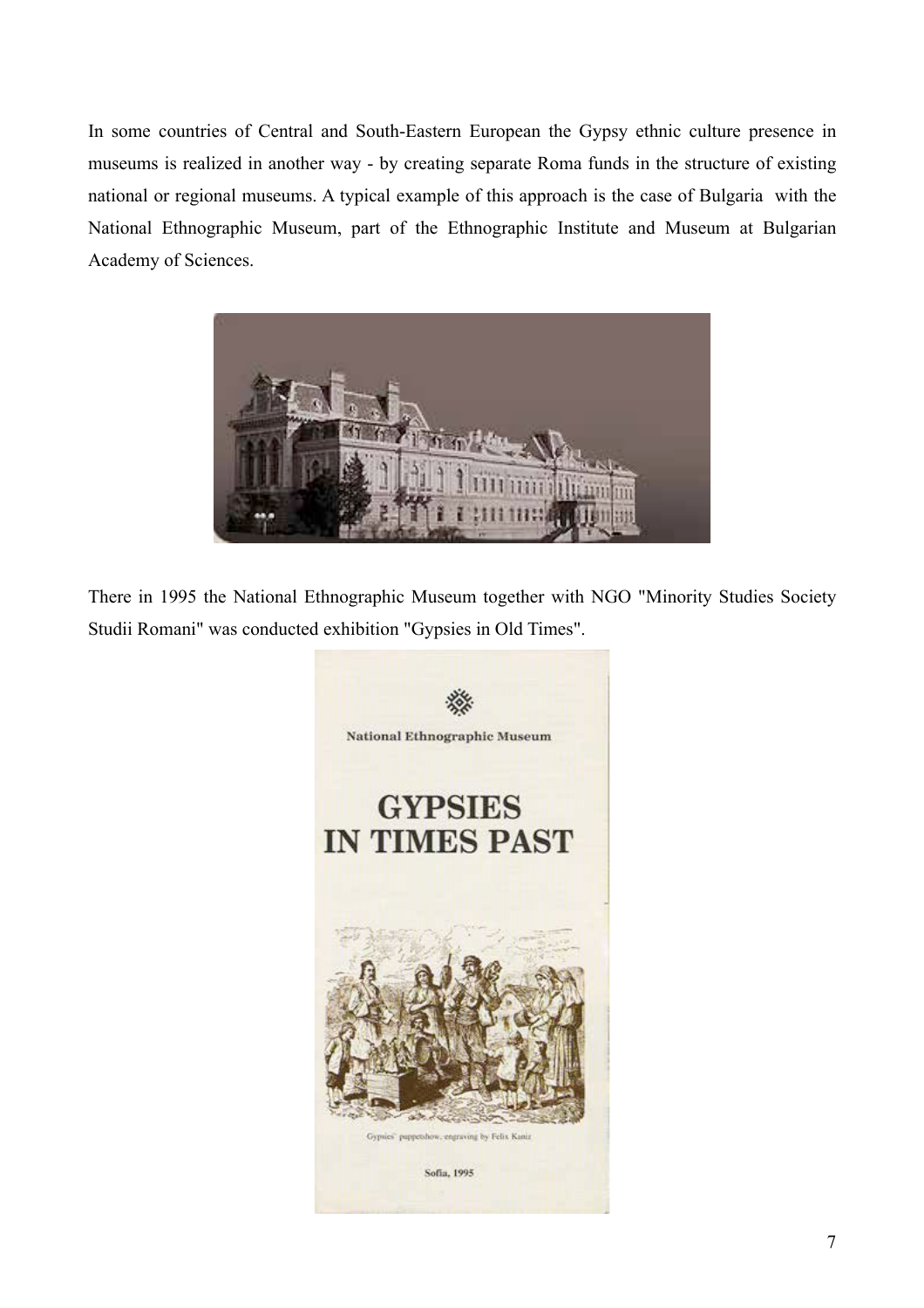For several years this exhibition was presented in different cities around the country and the gathered for the preparation artefacts were included into the funds of the National Ethnographic Museum, and in this way the arefacts presenting Gypsy ethnic culture were included in the general national museum system.

Quite similar approach was selected in Hungary and Romania. Again, at the initiative of "Minority Studies Society Studii Romani" in Budapest, in 1998, in the building of Néprajzi Múzeum (Ethnographic Museum) was presented exhibition "The Gypsies / Roma in Central and Eastern Europe", that was realised with the co-operation of museums and Roma organisations from seven countries (Bulgaria, Hungary, Ukraine, Rumania, Poland, the Czech Republic and Slovakia) and its exhibition time was two time prolonged because of high visitors interests. To organize this exhibition were collected numerous artefacts, which were later in conjunction with artifacts collected during previous periods brought in detached funds of Néprajzi Múzeum in Budapest (Hungary) and the ASTRA National Museum Complex in Sibiu (Romania).

## ROMÁK KÖZÉP- ÉS KELET-EURÓPÁBAN ROMA IN CENTRAL AND EASTERN EUROPE **ROMA ANDI MASHKARUTNI THAJ EASTO EUROPA**

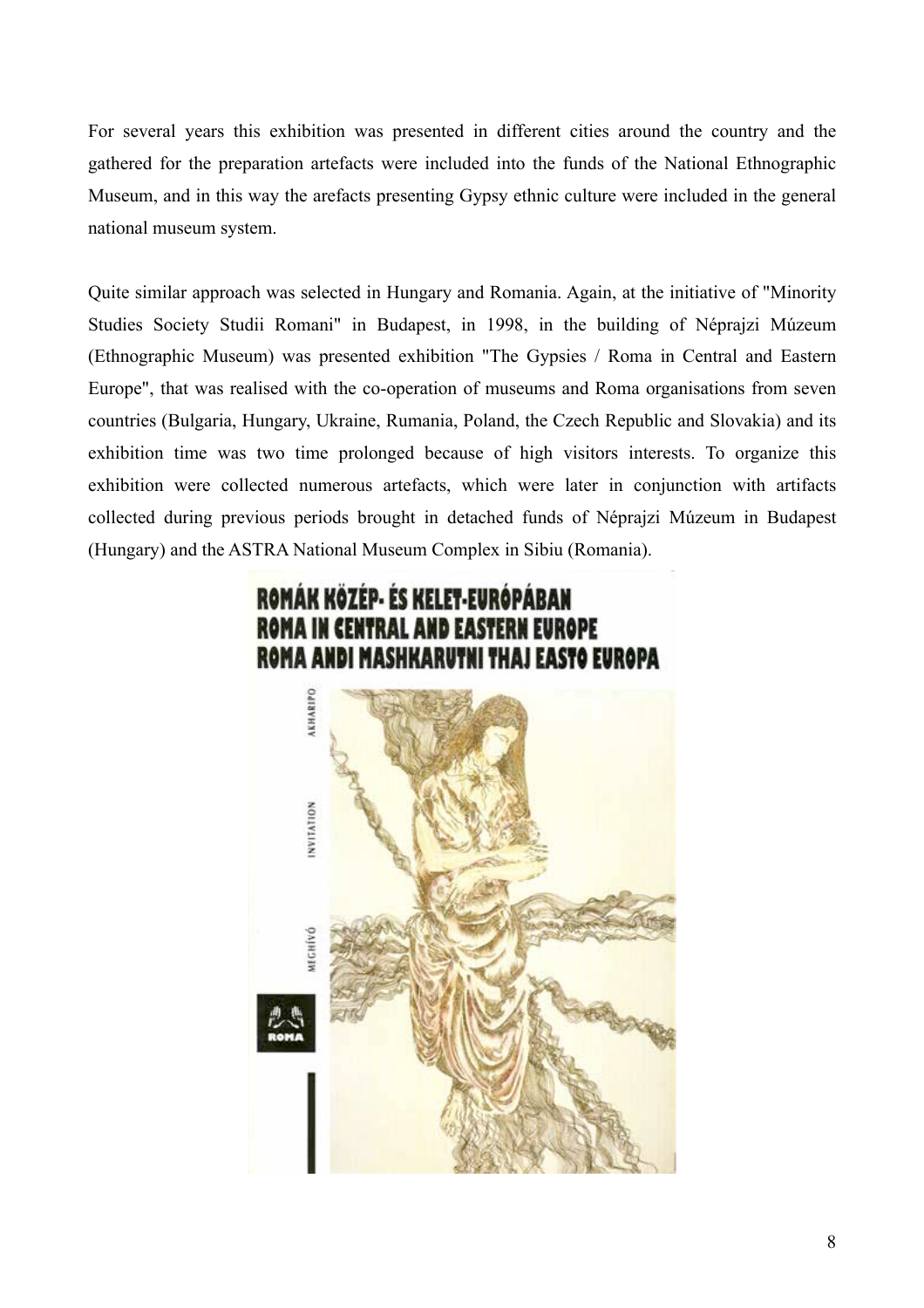Seen in more generalising way, the introduction of the Gypsies/Roma in Central and South-Eastern European museums largely correspondent to the general ideological concepts of museums in the region set already in time of their establishment. Ethnographic museum exhibitions (permanent or temporary) of this type generally are focused on a specific segment of the respective ethnic culture of a nation, that is considered as "traditional one" (this principle is repeated also in exhibitions dedicated to the Gypsies), but in case of Gypsies they are usually based on a more comprehensive presentation of their history - from the origin (in the case of Gypsies this is Ancient India) and major events of its history (in the case of Gypsies - their historical migrations, and especially the Holocaust during World War II), and until today's public manifestations (in this case - a presentation of existing Roma NGOs). Summarizing we could say that the presentation of the Gypsy culture in museum exhibitions is conducted along the old patterns of ethno-national museums, but now this is done in museums, which are organised and modernised according to the ideological concept of civic nation.

In many cases, the exhibitions dedicated to the Gypsies, often go beyond the "classic" for the region ethnographic exhibitions and are supplemented with separate segments devoted to contemporary fine arts (e.g. work of contemporary painters and sculptors of Gypsy origin). In this context it becomes clear why in a typical ethnographic museum such as e.g. the Museum of the Romanian Peasant in Bucharest, in 2009 was presented art exhibition "Through our eyes - Roma in their pictures", with rich collection of works by Roma painters and why in the exhibition «Paradise Lost», presented in special Roma pavilion at the Biennale in Venice in 2007 along with the works of modernist Roma painters and sculptors were included also materials devoted to the Holocaust of the Gypsies, along with samples of their traditional culture.

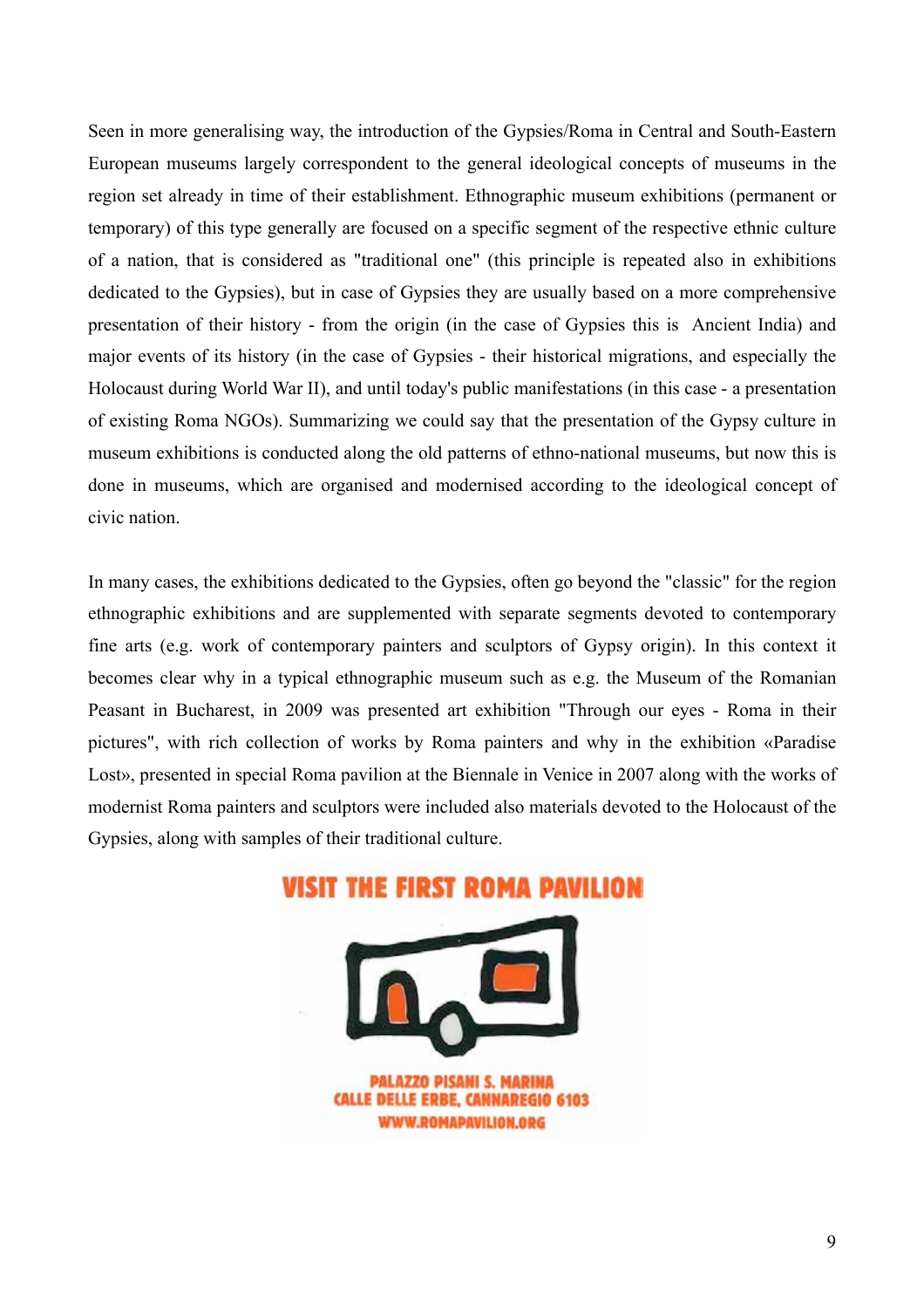

With the advent of the new millennium and after accession of the majority of Central and South-Eastern European countries to the European Union the place of the Gypsies in museums from the regions began to be influenced by a new factor - the ideology of pan-European unity, realized at policy level by means of Euro-projects. A concrete example in this respect is the project of Council of Europe entitled "European Route of Roma Culture and Heritage", which was launched in 2008, and which includes partners from Slovenia, Greece, Germany, Great Britain, Spain, France and Romania.

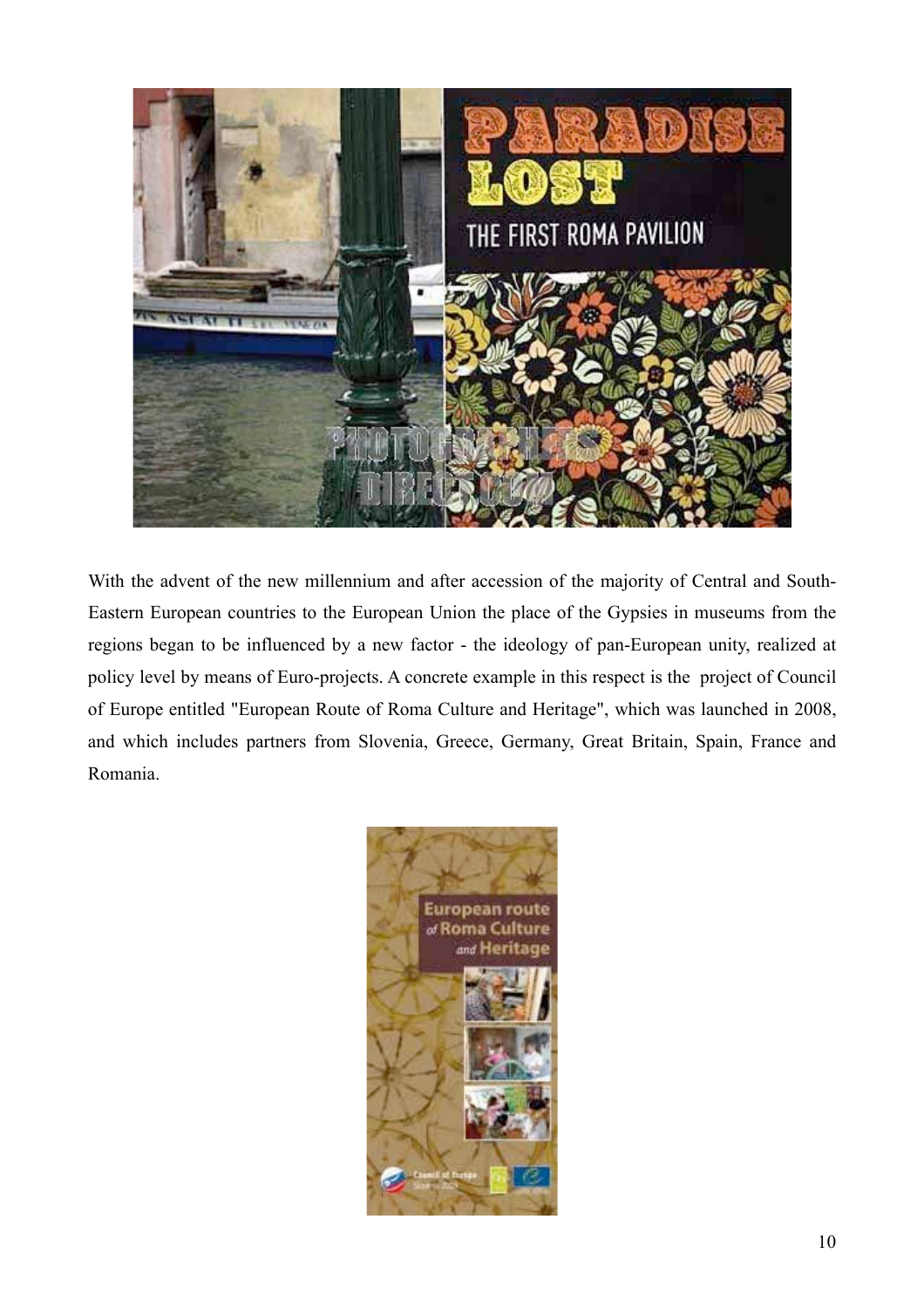Through the project "European Route of Roma Culture and Heritage", various activities are implemented with diverse functions, e.g. the exhibition *You See Me, I See You: Cultural Diversity through the Roma Eyes*, that was presented in 2009 at Palais de l'Europe in Strasbourg; some of the activities from other Council of Europe projects became also part of the *European Route of Roma Culture and Heritage* project, such as campaign against prejudices towards the Roma and Sinti in Slovenia in frames of the Joint project, entitled DOSTA! of the Council of Europe and the European Roma and Travellers Forum; month of Roma culture *Romano Čhon* again in 2010 Slovenia, which entered also the context of the Decade of Roma Inclusion, etc.

At first glance, the selection of partners in *European Route of Roma Culture and Heritage* project seems a bit strange, especially from the perspective of countries in Central and South-Eastern Europe, where the vast majority (at least  $\frac{3}{4}$ ) of the Gypsy population of united Europe lives. The partners are not from the countries where the Gypsies are most numerous and not from museums with already established traditions of exhibiting of Roma culture. The partners are Slovenia (the country with the lowest number of local Gypsies in the region), and selected partner museums from Greece and Romania, are with no experience of working with Gypsies (Greece is represented by The Byzantine and Christian Museum; and Romania - by Maramures County Museum, as in Maramures region live most insignigicant number of Gypsies in frames of the country). This paradox is, however, CONSEQUENTIAL, if analyzed in the context of the conceptual idea of the project – Roma culture is not seen as part of the culture of their countries, but as an European cultural minority.

The review we made of various variants of presentation of Gypsies/Roma in museums in Central and South-Eastern Europe allows us to make a direct link between the different concepts about Gypsies/Roma as type of social entity in terms of different ideologies and the way of their coverage in museums.

Schematically this link may be presented as follows:

- The concept of independent Romani museum as an expression of the concept of Roma as a distinct ethno-nation;

- The concept of detached and/or integral Roma departments, collections, etc. within existing national or regional museums as an expression of the concept about Roma as an integral part of their respective civil nation (part of the nation in the country where they live);

- The concept of traveling Roma exhibitions as an expression of the concept of Roma as a trans-European minority, which is not bound to the specific countries.